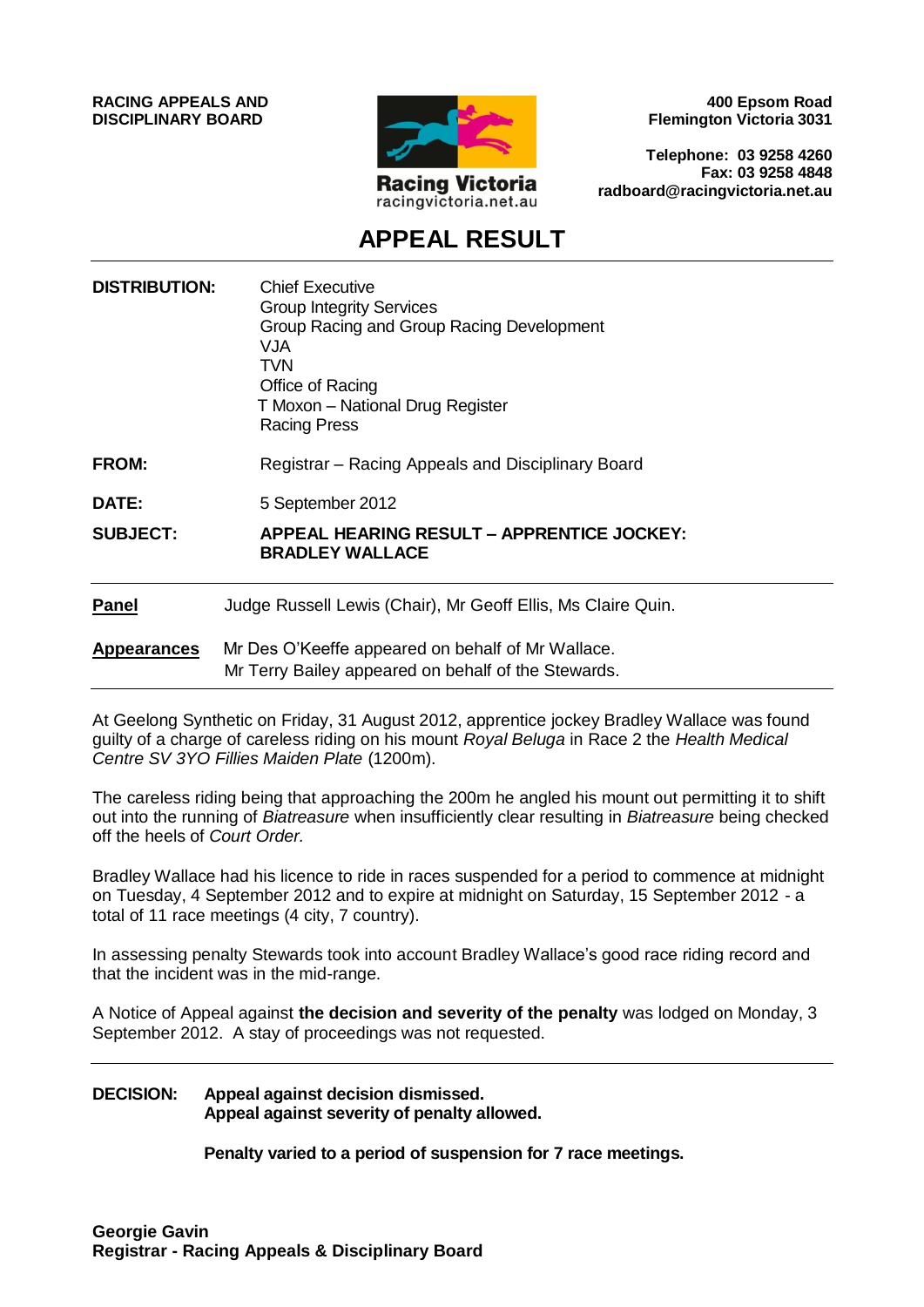# **TRANSCRIPT OF PROCEEDINGS**

#### **RACING APPEALS AND DISCIPLINARY BOARD**

**HIS HONOUR JUDGE R.P.L. LEWIS, Chairman MR G. ELLIS MS C. QUIN**

**EXTRACT OF PROCEEDINGS**

**DECISION**

#### **IN THE MATTER OF THE HEALTH MEDICAL CENTRE SV THREE-YEAR-OLD FILLIES MAIDEN PLATE OVER 1200 METRES AT GEELONG SYNTHETIC ON 31/8/12**

\_\_\_\_\_\_\_\_\_\_\_\_\_\_\_\_\_\_\_\_\_\_\_\_\_\_\_\_\_\_\_\_\_\_\_\_\_\_\_\_\_\_\_\_\_\_\_\_\_\_\_\_\_\_\_\_\_\_\_\_\_\_\_

### **APPRENTICE JOCKEY: BRADLEY WALLACE**

#### **MELBOURNE**

#### **WEDNESDAY, 5 SEPTEMBER 2012**

MR T. BAILEY appeared on behalf of the RVL Stewards

MR D. O'KEEFFE appeared on behalf of the Appellant